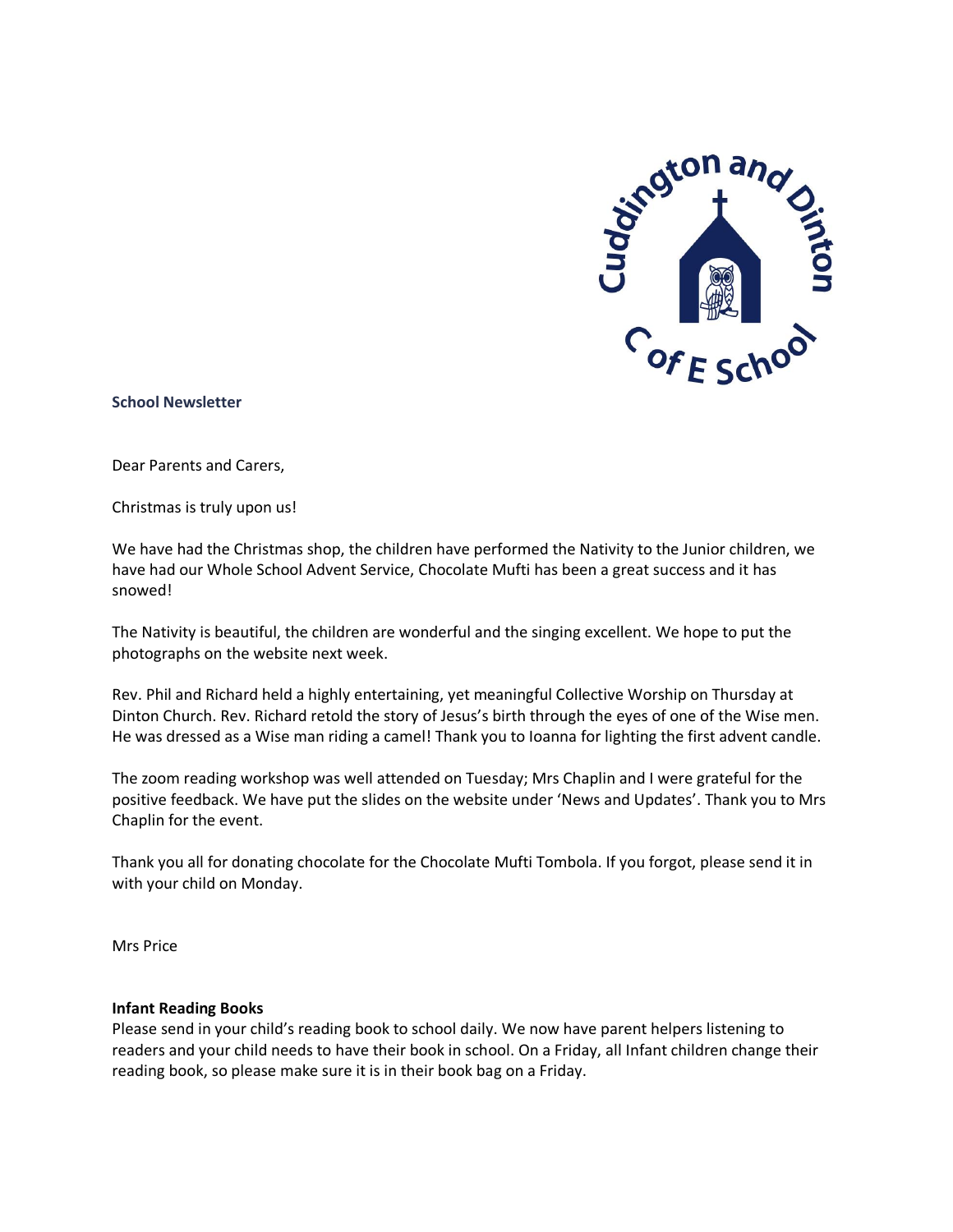## **Admissions consultation**

The Governing Body of Cuddington and Dinton CE School wish to consult on proposed amendments to the School's Admissions policy which would take effect from the beginning of the academic year in 2023.

Please find attached an introduction letter and the draft policy. The consultation period for this policy will run from 6th December 2021 to 17th January 2022. The Governing Body welcomes any comments on the updated policy. Please send your comments to the school office at [office@cds.school](mailto:office@cds.school) making clear that they are for the attention of the Chair of Governors.

## **Library books**

All library books need to be returned by Friday  $10<sup>th</sup>$  December. Letters will be issued on Friday 10<sup>th</sup> December for missing books, so please have a good look!

## **School Christmas Post box**

The Infant and Junior postal service is open from Monday. Children can post their cards for their friends and teachers in the school, and they will be delivered. Please make sure the envelope has the child's full name and the class group.

## **Christmas Fayre**

We are excited to be able to have a Christmas Fayre this year and have some extra precautions in place to minimise COVID risk. There will be hand sanitiser at various stations, and we request masks to be worn inside. We have suggested staggered times to encourage the flow of 'traffic' through the fair. Infants 5pm - 6:30pm Juniors 6pm - 7:30pm

(Of course, if you have children at both sites, you are able to choose whichever is suitable to you and infant parents if you can't make it until 6pm or later please do still come!)

Mrs Price will be enforcing a one-way system through the school beginning and ending in the playground, but you can go round as many times as you wish.

Please walk/carshare where possible, and if you drive, please park by the church or village hall and be mindful of all our Dinton neighbours, parking sensibly without blocking roads or driveways would be much appreciated. Most stalls will be cash only. There will be various games, stalls, and refreshments!

We look forward to seeing you there. Christmas jumpers and hats optional.

#### **Hot Lunches**

This week we circulated the menu choices for next term, please inform us of any dietary requirements by the deadline date of Wednesday 8<sup>th</sup> December. For Junior site hot lunches the School Gateway payment option will be open until midnight on Wednesday 8<sup>th</sup> December.

Year 2 meals (today) Unfortunately, we were 11 meals short today. We have notified Haddenham kitchens and gave the children as much as we had.

#### **Year 6 Derby 2022 Residential trip**

Please don't forget the monthly payments, the November payment of £69 was due this week. Many thanks to those who have already paid.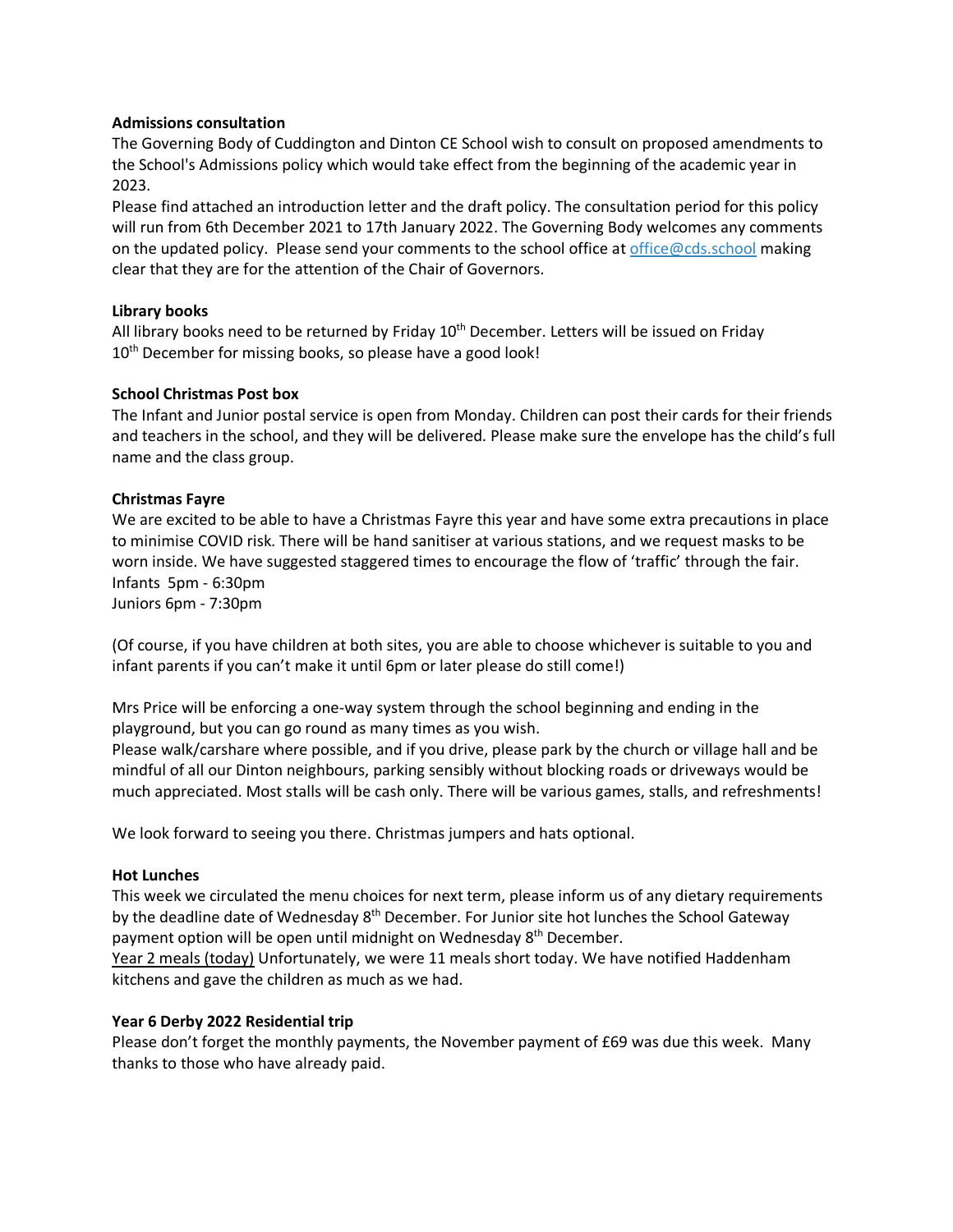## **Year 3 Swimming**

Wednesday 15<sup>th</sup> December will be a 'fun swim session' for the children as it is their final lesson. Year 2's will start swimming in January, and a letter with further information will be sent out next week.

## **Headlice**

A reminder that we had a reported case of headlice in the school this week. Please check your child's hair and treat accordingly if necessary.

## **Save the Children Jumper Day Thursday 16th December**

Christmas Jumper Day - all the money from this event will go to Save the Children. Children can wear a Christmas jumper, Christmas hat, onesie, reindeer ears etc- in fact anything Christmassy you may already have, to save on buying an expensive Christmas jumper. School Gateway App payments are open.

## **Inloco fundraiser - help us raise £200**

We've signed up to a fundraiser with the childcare community Inloco. They'll donate £2 for every new member who joins Inloco and adds our school to their profile. You can find out more and join for free at [www.myinloco.com.](http://www.myinloco.com/) Please share this with your friends and the babysitters and local child carers you know and trust so we can raise more funds for the school. About Inloco: Inloco's been created by two mums to help families find the flexible childcare they need to thrive. The community connects local friends, families and child carers – bringing people together on a simple, trusted platform. Whether it's for babysitting, after school help or holiday help, Inloco can help. Follow and find out more here [@](http://goog_1826971871/)[inloco.childcare](https://www.facebook.com/inloco.childcare)

# **Junior Peer Mentors (written by themselves)**

We want children to be as happy as possible, but we also want you to know where you can go if you can't talk to a teacher. We will try as hard as possible to help you. We will have 2 peer mentors every break time on a bench and don't worry if you interrupt us while we are talking, because we will always be there for you. For those of you who don't know what mental health it is our feelings and emotions that are going on inside our heads.

Our Mental Health Peer Ambassadors are Molly, Annabel, Gabriel, Cooper, Myles, Freddie F, Milly, Genevieve, Archie Di and Rosie. We are very grateful that we have been chosen.

# Important Dates -

6th December Infant Nativity Performance (9.30 – 10.30) & (1.30 – 2.30) 7th December Infant Nativity Performance (1.30 – 2.30) 8th December School NHS Nasal Flu Vaccinations 8th December year 6 NHS Height & Weight assessment (am) 10th December Christmas Fayre at Junior site (5 – 7.30pm) 16th December Christmas jumper Day and Junior quiz 16th December Infants Christmas party and Santa visit 17th December Half Day finish 1.15pm Infants, 1.30pm Juniors